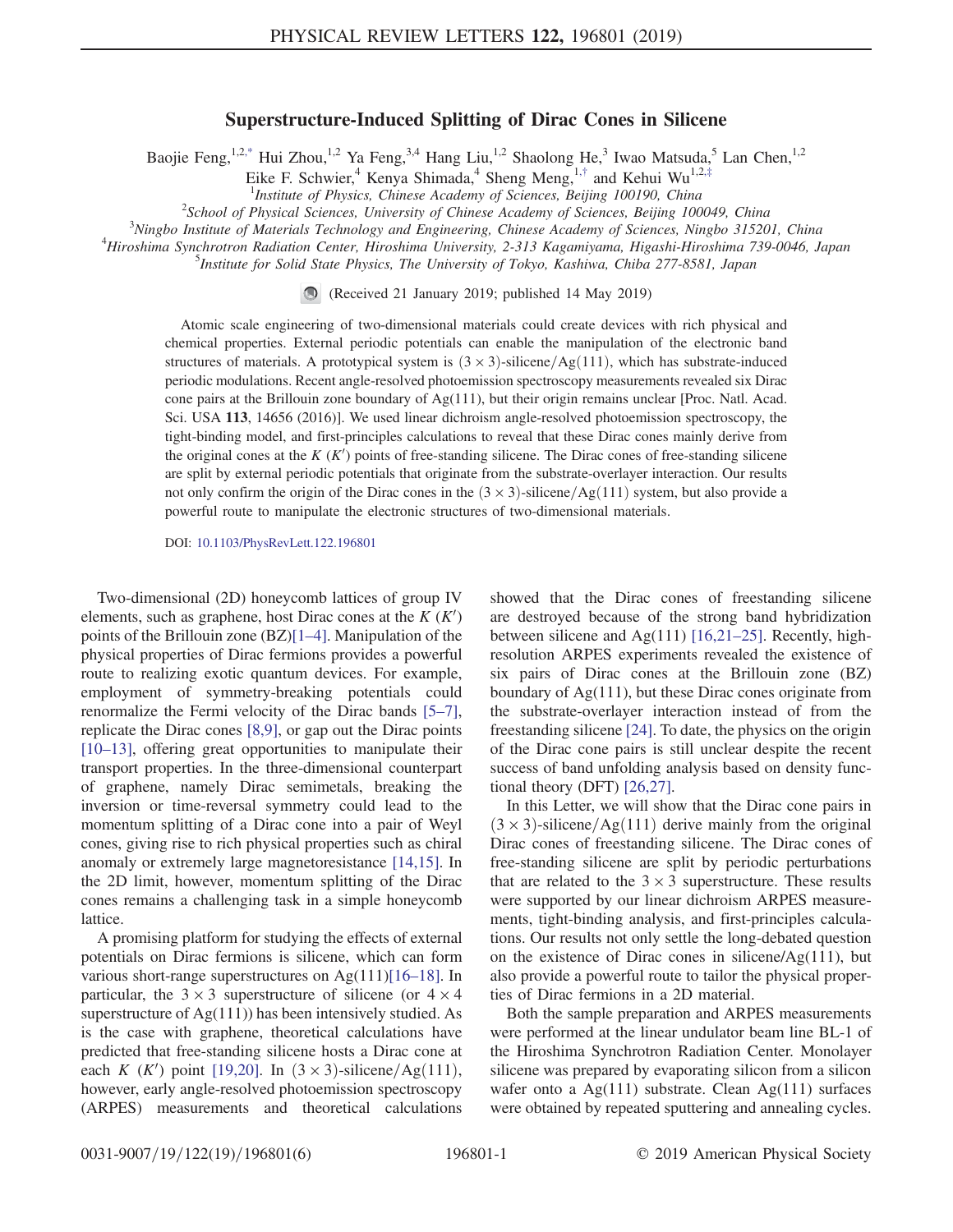<span id="page-1-0"></span>

FIG. 1. (a) Atomic structure of  $3 \times 3$  silicene on Ag(111). Orange and blue balls represent Si and Ag atoms, respectively. The white rhombus indicates a unit cell of the  $3 \times 3$  superstructure. (b) BZs of silicene (red lines), Ag(111) (black lines), and the superstructure (blue lines). (c) Photoemission intensity at the Fermi level as measured with 50 eV p-polarized photons. The blue line indicates the momentum cut along which the ARPES intensity plots in (e) were taken. (d) The same plot as in (c) but at a binding energy of 0.2 eV. (e)–(g) ARPES intensity plot along the blue line in (c), along the  $\bar{K}$ - $\bar{M}$ - $\bar{K}$  direction, and along the  $\bar{\Gamma}$ - $\bar{M}$  direction, respectively. (h) Schematic drawing of a pair of Dirac cones.

During the growth of silicene, the substrate temperature was kept at approximately 460 K. After preparation, the samples were quickly transferred to the ARPES chamber without breaking the vacuum. The linear polarization of the incident light could be switched between  $s$  and  $p$  by rotating the whole ARPES system; this ensured pure s and p polarization without cross contamination as is the case with undulator-based polarization switching [\[28\]](#page-5-0). The overall energy and angular resolutions were approximately 15 meV and 0.1°, respectively. The temperature of the sample during the measurements was kept at 40 K.

First-principles calculations based on DFT were performed with the Vienna *ab initio* simulation package (VASP) [\[29,30\]](#page-5-1). The projector-augmented wave pseudopotential and Perdew-Burke-Ernzerhof exchange-correlation functional were used [\[31\]](#page-5-2). The energy cutoff of the plane-wave basis was set as 250 eV, and the vacuum space was set to be larger than 15 Å. For the  $3 \times 3$ -silicene/Ag(111) sample, we constructed the model by placing a  $3 \times 3$  lattice of silicene monolayer on a Ag(111)-(4  $\times$  4) surface slab consisting of four Ag layers. The first BZ was sampled according to the  $\Gamma$  centered k mesh. We used a k mesh of  $6 \times 6 \times 1$  for structural optimization and  $12 \times 12 \times 1$  for the self-consistent calculations. The positions of the atoms were optimized until the convergence of the force on each atom was less than  $0.005 \text{ eV/A}$ . The convergence condition of the electronic self-consistent loop was 10<sup>−</sup><sup>5</sup> eV.

Figure [1\(a\)](#page-1-0) shows the structure model of  $3 \times 3$  silicene on Ag(111). The white rhombus indicates a unit cell of the superstructure which includes a  $3 \times 3$  superlattice of silicene and a  $4 \times 4$  superlattice of Ag(111). From the Fermi surface in Fig. [1\(c\)](#page-1-0), we found that there exist a pair of Fermi pockets symmetric to the  $\overline{M}$  point of Ag(111). The size of the pockets increases at higher binding energies, as shown in Fig.  $1(d)$ . Figure  $1(e)$  shows the band structure along the blue line in Fig. [1\(c\),](#page-1-0) which shows a linear dispersion. The band structure along the  $\bar{K}$ - $\bar{M}$ - $\bar{K}$  direction also shows a linear dispersion [Fig. [1\(f\)\]](#page-1-0). These results indicate the existence of a pair of Dirac cones at each BZ boundary of  $Ag(111)$ , which is consistent with previous ARPES results [\[24\]](#page-4-10). It should be noted that our results were obtained with a different photon energy; this is reasonable because these bands originate from the surface layers and have a two-dimensional character. The Dirac points are located above the Fermi level, which were not accessible by our ARPES measurements.

The emergence of Dirac cones at the BZ boundary of  $Ag(111)$  is peculiar since they are not located at high symmetry points of the BZ of either silicene or Ag(111). However, we realized that the bands along the  $\bar{K}$ - $\bar{M}$ - $\bar{K}$ direction exhibit a parabolic dispersion with the band bottom located at the  $\overline{M}$  point of Ag(111). Along the perpendicular direction, i.e., the  $\bar{\Gamma}$ - $\bar{M}$  direction, we found a reversed parabolic dispersion with the band top located at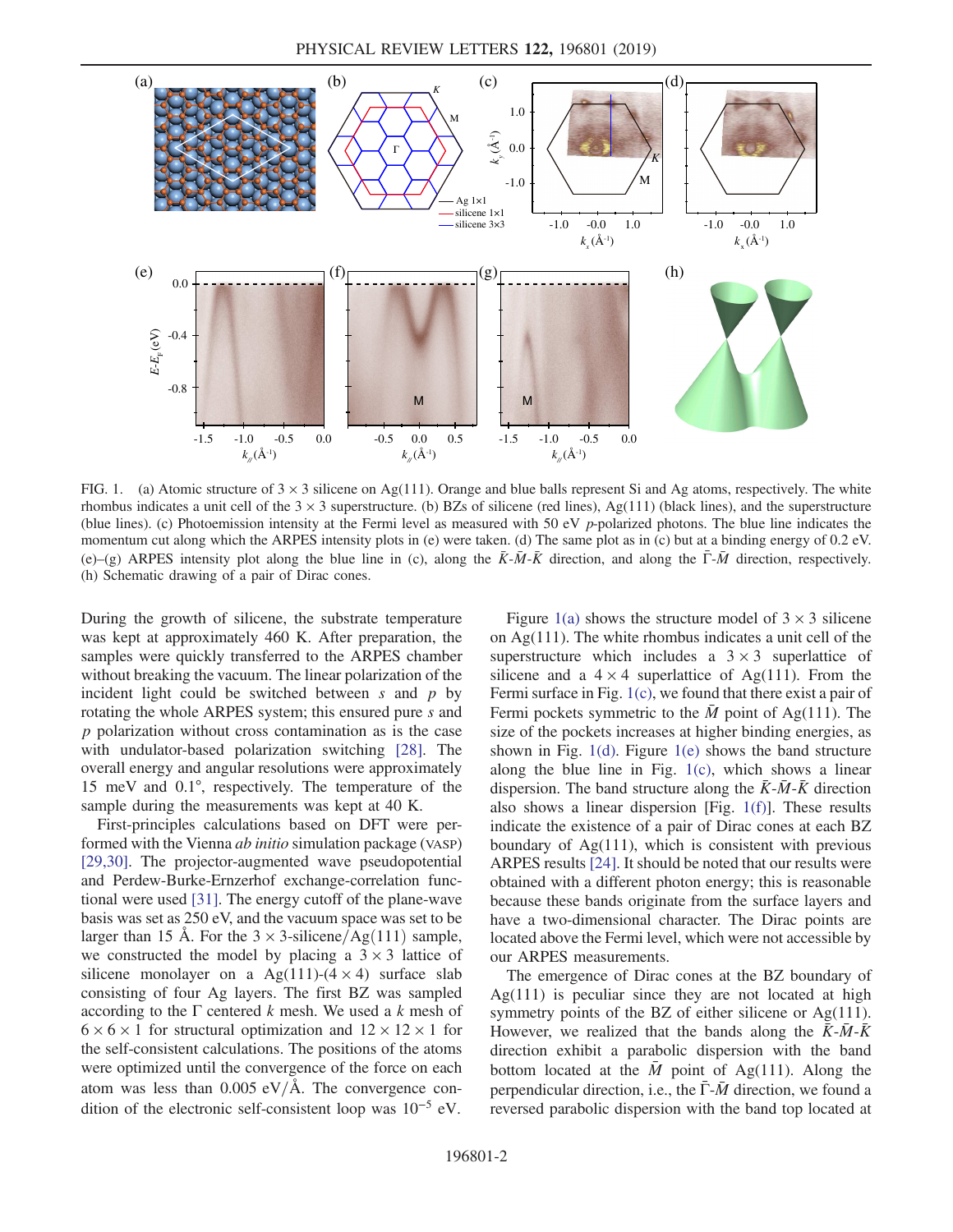the  $\overline{M}$  point. At the  $\overline{M}$  point, the band bottom along the  $\overline{K}$ - $\overline{M}$ - $\overline{K}$  direction and band top along the  $\overline{\Gamma}$ - $\overline{M}$  direction are located at the same binding energy, i.e., approximately 0.4 eV below the Fermi level. These results indicate the existence of a saddle point between the pair of Dirac cones [as illustrated in Fig. [1\(h\)](#page-1-0)] and agree with previous ARPES results [\[21,24\]](#page-4-12). The existence of a saddle point indicates that the pair of Dirac cones have a common origin and is reminiscent of the Weyl cone pair that are split from a Dirac cone after certain symmetry breaking. These results suggest the possibility that the pair of Dirac cones are split from one original cone at the  $\overline{M}$  point of Ag(111).

To confirm this, we first discuss the possible existence of such an original Dirac cone (before splitting) at the  $\overline{M}$  point of Ag(111). From the schematic drawing of the BZs in Fig. [1\(b\),](#page-1-0) we can see that the K point of the silicene  $1 \times 1$ lattice is equivalent to the  $\overline{M}$  point of Ag(111), because both of them are located at the  $\Gamma$  point of the superstructure (blue hexagons). In analogy to graphene, freestanding silicene naturally hosts a Dirac cone at each  $K(K')$  point; this Dirac cone will be folded to the  $\overline{M}$  point of Ag(111) in the presence of the superstructure. Another important fact is that the Dirac cones of a honeycomb lattice mainly derive from the  $p<sub>z</sub>$  orbitals of the outermost shell. We will show next that this can be experimentally confirmed by our ARPES measurements.

To disentangle the orbital composition of the Dirac cones, we performed linear dichroism ARPES. In our ARPES measurement setup, the xz plane is the incident plane as well as the detection plane, as shown in Fig. [2\(a\)](#page-2-0). When the detection plane coincides with the mirror plane of the sample, there will be a selection rule in the photoemission process according to the electric dipole approximation: linearly polarized light tends to excite electronic states that have well-defined parities with respect to the mirror plane: the p-polarized light excites the even-parity states while the s-polarized light excites the odd-parity states [\[32\].](#page-5-3) In silicene, the low-energy electronic states are dominated by the p electrons of Si, including the  $p_x$ ,  $p_y$ , and  $p_z$ orbitals. In particular, the  $p<sub>z</sub>$  orbitals always have an even parity when we rotate the sample around the  $z$  axis, and thus can only be excited by  $p$ -polarized light. The photoemission intensity along the  $\bar{\Gamma}$ - $\bar{D}$  direction measured with p and s polarized light is shown in Fig. [2\(b\)](#page-2-0). One can see that the linearly dispersing Dirac bands are only visible with p polarized light, while they almost disappear with s polarized light; this result indicates that the Dirac cones mainly originate from even parity  $p<sub>z</sub>$  orbitals. It should be noted that the  $\overline{\Gamma}$ - $\overline{D}$  direction is not on a mirror plane of the silicene/Ag(111) system, so the distinct polarization dependence of the Dirac cones along the  $\overline{\Gamma}$ - $\overline{D}$  direction further confirms the  $p<sub>z</sub>$ -orbital origin of the Dirac cones, in agreement with the parity invariance of the  $p<sub>z</sub>$  orbitals under the rotation of the sample about the  $z$  axis. These results further corroborate our speculation that

<span id="page-2-0"></span>

FIG. 2. (a) Left panel: schematic illustration of the experimental geometries of the ARPES measurements. The incident light lies in the detection plane (colored yellow). The  $s$  and  $p$  polarization is defined as perpendicular and parallel to the detection plane, respectively. Right panel: schematic drawing of the BZ of Ag(111) and the positions of the Dirac cones. The blue line indicates the momentum cut that includes the  $\Gamma$  point and Dirac point. (b) ARPES intensity plots along the blue line with  $p$  and  $s$ polarized light, respectively. The incident photon energy is 50 eV.

the Dirac cones originate from the original ones of the freestanding silicene.

Now that we have identified the origin of the Dirac cones in  $(3 \times 3)$ -silicene/Ag $(111)$ , the next question is why the Dirac cones are split into pairs. In  $(3 \times 3)$ -silicene/Ag $(111)$ , the Si atoms are slightly buckled, forming a  $3 \times 3$  superstructure. The buckling of Si is approximately 0.8 Å [\[33,34\]](#page-5-4), which is close to the value of the low-buckled structure of free-standing silicene [\[19\]](#page-4-9). As a result, we conclude that the interaction between silicene and  $Ag(111)$  is not very strong. To capture the physical mechanism of the splitting, it is convenient to use a simple tight-binding model in which the effects of the substrates are treated as perturbations. We start with a flat silicene structure, and only the  $p<sub>z</sub>$  orbitals of Si are taken into account. The Hamiltonian of silicene takes the form:

$$
\mathcal{H} = -t_0 \sum_{ij}^{\text{n.n.}} c_i^{\dagger} c_j,
$$
\n(1)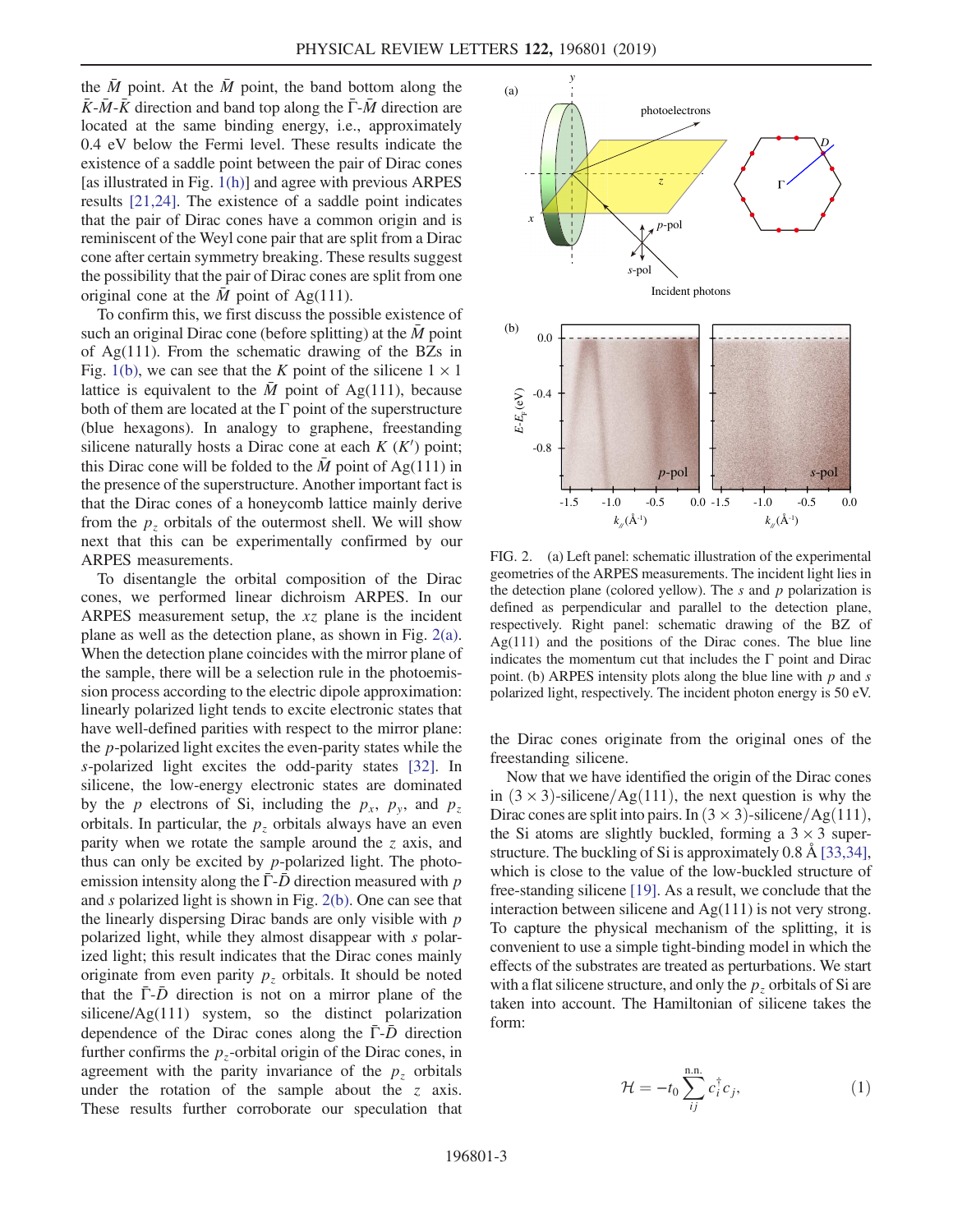<span id="page-3-0"></span>

FIG. 3. (a) Schematic illustration of the periodic potential in our tight-binding model. (b) and (c) Calculated band structures using the tight-binding model before (b) and after (c) applying the periodic potential. (d) Schematic drawing of the splitting direction of the Dirac cones. (e) and (f) Calculated partial density of states of Si and Ag atoms, respectively, using DFT. (g) Schematic drawing of the Dirac cone pairs in the BZs of silicene and Ag(111). The red dots represent the positions of the Dirac cones. The blue shaded ellipses highlight the Dirac cones that have been experimentally observed. The black double arrows indicate the splitting of the Dirac cones.

where  $c_i^{\dagger}$  and  $c_j$  are the creation and annihilation operators of Si  $p<sub>z</sub>$ . We use a 3  $\times$  3 silicene superlattice to compare with the  $3 \times 3$  superstructure of silicene. In this case, the Dirac cones located at the K and K' points of silicene  $1 \times 1$  Brillouin zone are folded to the  $\Gamma$  point of silicene 3  $\times$  3 Brillouin zone, as shown in Fig.  $3(b)$ . When silicene is placed on Ag(111), a  $3 \times 3$  superstructure will form, and, more importantly, the sublattice symmetry will be broken [\[35\].](#page-5-5) In our tight-binding model, we used an external perturbation to simulate the effects of the substrate. From this point of view, the superstructure has two prominent effects. First, the band structures will be folded into the BZs of the  $3 \times 3$  supercell because of the Umklapp scattering process, resulting in the appearance of a Dirac cone at the  $\overline{M}$  point of Ag(111), as discussed above. Second, it will expose a long-range periodic potential in silicene, which has not yet been taken into account. To simulate the effects of the periodic potential imposed by the substrate, we varied the on-site energy of each Si atom in the  $3 \times 3$  supercell according to the following equation:

$$
V_{m,n}(x, y) = V_0 \cos(2\pi m x/L_a) \cos(2\pi n y/L_b)
$$
 (2)

where *m* and *n* are integers and  $L_a = L_b$  ( $L_a$  and  $L_b$  are the lattice constants of the supercell). Applying the periodic potential will break the sublattice symmetry and lead to a dramatic change in the Dirac cone. We find that the Dirac cone always splits into a pair [Fig. [3\(c\)\]](#page-3-0) except the case of a uniform modulation, as shown in Table S1 of the Supplemental Material [\[36\]](#page-5-6). However, a uniform potential is impossible because the potential modulation naturally exists within the  $3 \times 3$  superstructure of silicene. With proper parameters, such as  $m = 4$  and  $n = 9$ , the Dirac cone will split along the Γ-K direction of the  $3 \times 3$  supercell [Fig. [3\(d\)\]](#page-3-0), in agreement with our experimental results. Therefore, our tight-binding model could qualitatively explain the origin of Dirac cone pairs that are symmetric to the  $\overline{M}$  point of Ag(111). It should be noted that the periodic potential in our tight-binding model does not break the inversion symmetry, which protects the gapless nature of the Dirac cones [\[36\]](#page-5-6).

A quantitative explanation of our experimental results requires DFT calculations that include the  $Ag(111)$  substrates. In fact, recent band-unfolding methods based on DFT have shown signatures of the Dirac cone pairs [\[26,27\]](#page-4-11). Moreover, our calculated partial density of states near the Fermi level are dominated by the  $p<sub>z</sub>$  orbitals of Si, as shown in Fig. [3\(e\)](#page-3-0) and [3\(f\)](#page-3-0). These results agree well with our experimental results and support our tight-binding model that only considers the  $p<sub>z</sub>$  orbitals of Si. On the other hand, although the contributions from the Ag orbitals are smaller than those from Si  $p<sub>z</sub>$  orbitals, there are still considerable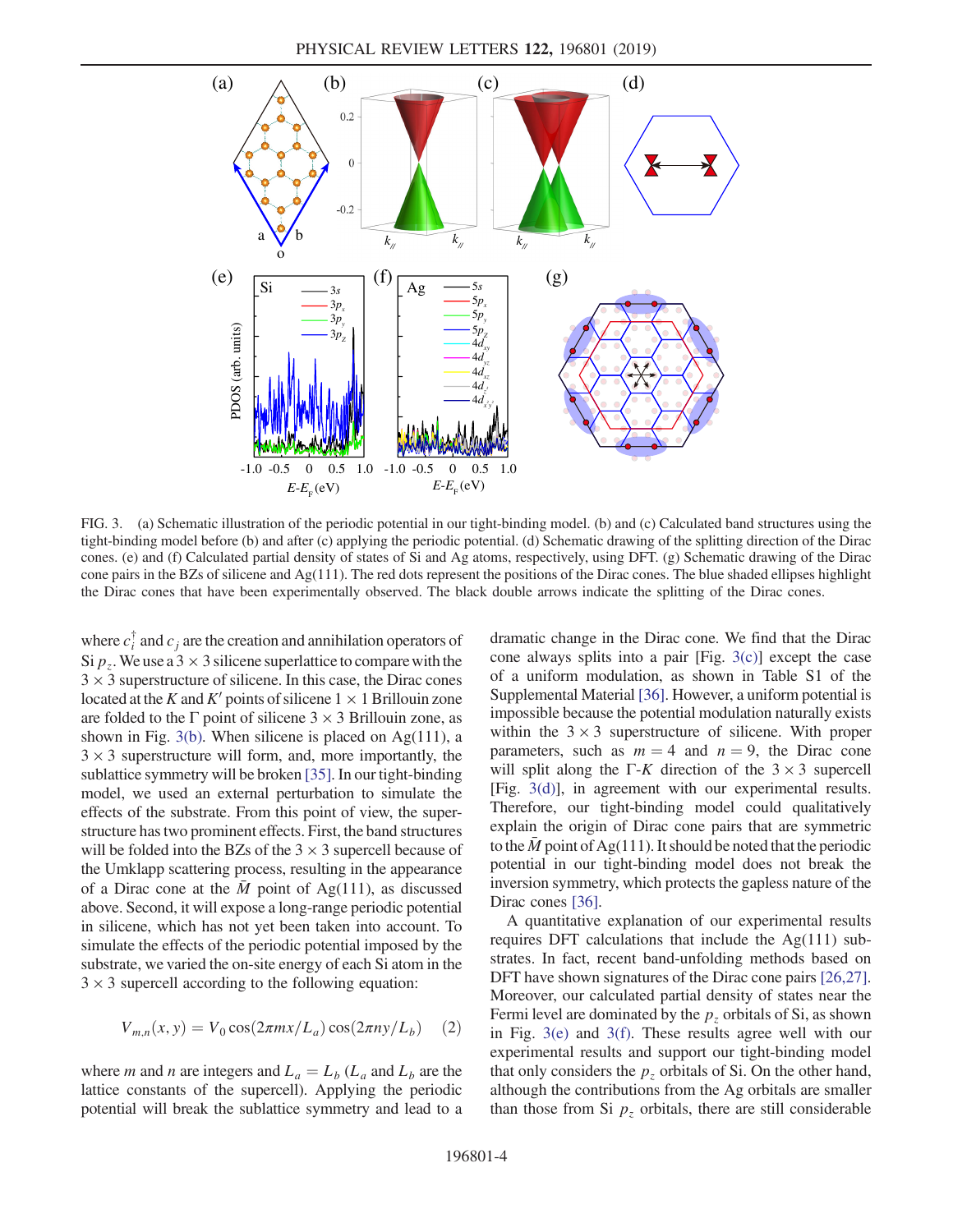contributions from some orbitals of Ag, such as the  $s$ ,  $p_z$ , and  $d_{z^2}$  orbitals. These orbitals have out-of-plane components and are prone to hybridize with Si  $p<sub>z</sub>$  orbitals. This band hybridization, although weak, imposes a periodic potential in the silicene lattice and results in the splitting of the Dirac cone.

In our ARPES measurements, the Dirac cones are clearly visible at the BZ boundary of  $Ag(111)$ , while their intensity is much weaker elsewhere, as schematically shown in Fig. [3\(g\).](#page-3-0) One possible reason is that the bulk  $sp$  bands of Ag(111) are located at the BZ boundary. In the photoemission process, the emitted photoelectrons are compensated by the itinerant electrons of the  $Ag(111)$ substrate. Since the Shockley surface states of Ag(111) disappear after adsorption of silicene, only electrons from the bulk sp bands are the possible electron source. The electrons from the substrate preferably compensate the nearby electronic states, which leads to an enhancement of the Dirac cones at the BZ boundary of Ag(111). Another possible reason is that there are photoemission matrix element effects, since the photoemission intensity is dependent on various factors, such as the photon energy, polarization, and incident angle.

In summary, we studied the electronic structures of  $(3 \times 3)$ -silicene on Ag(111) using high-resolution ARPES, tight-binding analysis, and DFT calculations. We confirmed the existence of six pairs of Dirac cones at the BZ boundary of Ag(111), but these Dirac cones were only detectable with  $p$  polarized light, indicating that the Dirac bands are mainly derived from the  $p<sub>z</sub>$  orbitals of silicon. Our tight-binding analysis and DFT calculations revealed that these Dirac cones originate from the original Dirac cones of freestanding silicene. Our results settle the long-debated question on the existence of Dirac cones in the silicene/Ag(111) system, and, more importantly, provide a powerful route to tailor the physical properties of Dirac fermions in a honeycomb lattice.

The ARPES measurements were performed with the approval of the Proposal Assessing Committee of Hiroshima Synchrotron Radiation Center (Proposals No. 17BG009, No. 18AG026, and No. 17AU026). This work was supported by the MOST of China (Grants No. 2016YFA0300904 and No. 2016YFA0202301), the NSF of China (Grants No. 11761141013, No. 11674366, No. 11674368, and No. 91850120), the Strategic Priority Research Program of the Chinese Academy of Sciences (Grants No. XDB07010200 and No. XDB30000000), and the National Key Research and Development Program of China (Grants No. 2016YFA0300902 and No. 2015CB921001). I. M. was supported by a Grant-in-Aid for Specially Promoted Research (KAKENHI 18H03874) from the Japan Society for the Promotion of Science.

B. F., H. Z., and Y. F. contributed equally to this work.

<span id="page-4-2"></span><span id="page-4-1"></span><span id="page-4-0"></span>[\\*](#page-0-0) bjfeng@iphy.ac.cn [†](#page-0-1) smeng@iphy.ac.cn [‡](#page-0-1) khwu@iphy.ac.cn

- <span id="page-4-3"></span>[1] A. H.Castro Neto, F. Guinea, N. M. R. Peres, K. S. Novoselov, and A. K. Geim, [Rev. Mod. Phys.](https://doi.org/10.1103/RevModPhys.81.109) 81, 109 (2009).
- [2] V. N. Kotov, B. Uchoa, V. M. Pereira, F. Guinea, and A. H. Castro Neto, [Rev. Mod. Phys.](https://doi.org/10.1103/RevModPhys.84.1067) 84, 1067 (2012).
- [3] J. Zhuang, X. Xu, H. Feng, Z. Li, X. Wang, Z. Li, and Y. Du, Sci. Bull. 60[, 1551 \(2015\)](https://doi.org/10.1007/s11434-015-0880-2).
- [4] J. Zhao, H. Liu, Z. Yu, R. Quhe, S. Zhou, Y. Wang, C. C. Liu, H. Zhong, N. Han, J. Lu, Y. Yao, and K. Wu, [Prog.](https://doi.org/10.1016/j.pmatsci.2016.04.001) Mater. Sci. 83[, 24 \(2016\)](https://doi.org/10.1016/j.pmatsci.2016.04.001).
- <span id="page-4-4"></span>[5] C.-H. Park, L. Yang, Y. W. Son, M. L. Cohen, and S. G. Louie, Nat. Phys. 4[, 213 \(2008\)](https://doi.org/10.1038/nphys890).
- [6] S. Rusponi, M. Papagno, P. Moras, S. Vlaic, M. Etzkorn, P. M. Sheverdyaeva, D. Pacile, H. Brune, and C. Carbone, Phys. Rev. Lett. 105[, 246803 \(2010\).](https://doi.org/10.1103/PhysRevLett.105.246803)
- <span id="page-4-5"></span>[7] Q. Zou et al., [Appl. Phys. Lett.](https://doi.org/10.1063/1.4821178) 103, 113106 (2013).
- [8] C.-H. Park, L. Yang, Y. W. Son, M. L. Cohen, and S. G. Louie, Phys. Rev. Lett. 101[, 126804 \(2008\).](https://doi.org/10.1103/PhysRevLett.101.126804)
- [9] M. Barbier, P. Vasilopoulos, and F. M. Peeters, [Phys. Rev. B](https://doi.org/10.1103/PhysRevB.81.075438) 81[, 075438 \(2010\).](https://doi.org/10.1103/PhysRevB.81.075438)
- <span id="page-4-6"></span>[10] I. Pletikosić, M. Kralj, P. Pervan, R. Brako, J. Coraux, A. T. NDiaye, C. Busse, and T. Michely, [Phys. Rev. Lett.](https://doi.org/10.1103/PhysRevLett.102.056808) 102, [056808 \(2009\).](https://doi.org/10.1103/PhysRevLett.102.056808)
- [11] W. Liu, Z. F. Wang, Q. W. Shi, J. Yang, and F. Liu, [Phys.](https://doi.org/10.1103/PhysRevB.80.233405) Rev. B 80[, 233405 \(2009\).](https://doi.org/10.1103/PhysRevB.80.233405)
- [12] M. Dvorak, W. Oswald, and Z. Wu, [Sci. Rep.](https://doi.org/10.1038/srep02289) 3, 2289 [\(2013\).](https://doi.org/10.1038/srep02289)
- [13] J. C. W. Song, A. V. Shytov, and L. S. Levitov, [Phys. Rev.](https://doi.org/10.1103/PhysRevLett.111.266801) Lett. 111[, 266801 \(2013\)](https://doi.org/10.1103/PhysRevLett.111.266801).
- <span id="page-4-7"></span>[14] N. P. Armitage, E. J. Mele, and A. Vishwanath, [Rev. Mod.](https://doi.org/10.1103/RevModPhys.90.015001) Phys. 90[, 015001 \(2018\)](https://doi.org/10.1103/RevModPhys.90.015001).
- [15] B. Yan and C. Felser, [Annu. Rev. Condens. Matter Phys.](https://doi.org/10.1146/annurev-conmatphys-031016-025458) 8, [337 \(2017\)](https://doi.org/10.1146/annurev-conmatphys-031016-025458).
- <span id="page-4-8"></span>[16] P. Vogt, P. De Padova, C. Quaresima, J. Avila, E. Frantzeskakis, M. C. Asensio, A. Resta, B. Ealet, and G. Le Lay, Phys. Rev. Lett. 108[, 155501 \(2012\).](https://doi.org/10.1103/PhysRevLett.108.155501)
- [17] B. Feng, Z. Ding, S. Meng, Y. Yao, X. He, P. Cheng, L. Chen, and K. Wu, Nano Lett. 12[, 3507 \(2012\)](https://doi.org/10.1021/nl301047g).
- <span id="page-4-9"></span>[18] L. Meng et al., Nano Lett. **13**[, 685 \(2013\).](https://doi.org/10.1021/nl304347w)
- [19] S. Cahangirov, M. Topsakal, E. Aktürk, H. Şahin, and S. Ciraci, Phys. Rev. Lett. 102[, 236804 \(2009\)](https://doi.org/10.1103/PhysRevLett.102.236804).
- [20] C.-C. Liu, W. Feng, and Y. Yao, [Nano Lett.](https://doi.org/10.1103/PhysRevLett.107.076802) 107, 076802 [\(2011\).](https://doi.org/10.1103/PhysRevLett.107.076802)
- <span id="page-4-12"></span>[21] D. Tsoutsou, E. Xenogiannopoulou, E. Golias, P. Tsipas, and A. Dimoulas, [Appl. Phys. Lett.](https://doi.org/10.1063/1.4841335) 103, 231604 [\(2013\).](https://doi.org/10.1063/1.4841335)
- [22] S. K. Mahatha, P. Moras, V. Bellini, P. M. Sheverdyaeva, C. Struzzi, L. Petaccia, and C. Carbone, [Phys. Rev. B](https://doi.org/10.1103/PhysRevB.89.201416) 89, [201416\(R\) \(2014\)](https://doi.org/10.1103/PhysRevB.89.201416).
- <span id="page-4-10"></span>[23] X. Xu et al., Sci. Rep. 4[, 7543 \(2014\)](https://doi.org/10.1038/srep07543).
- [24] Y. Feng et al., [Proc. Natl. Acad. Sci. U.S.A.](https://doi.org/10.1073/pnas.1613434114) 113, 14656 [\(2016\).](https://doi.org/10.1073/pnas.1613434114)
- [25] P. M. Sheverdyaeva, S. K. Mahatha, P. Moras, L. Petaccia, G. Fratesi, G. Onida, and C. Carbone, [ACS Nano](https://doi.org/10.1021/acsnano.6b07593) 11, 975 [\(2017\).](https://doi.org/10.1021/acsnano.6b07593)
- <span id="page-4-11"></span>[26] J.-I. Iwata, Y.-i. Matsushita, H. Nishi, Z.-X. Guo, and A. Oshiyama, Phys. Rev. B 96[, 235442 \(2017\).](https://doi.org/10.1103/PhysRevB.96.235442)
- [27] C. Lian and S. Meng, Phys. Rev. B 95[, 245409 \(2017\)](https://doi.org/10.1103/PhysRevB.95.245409).